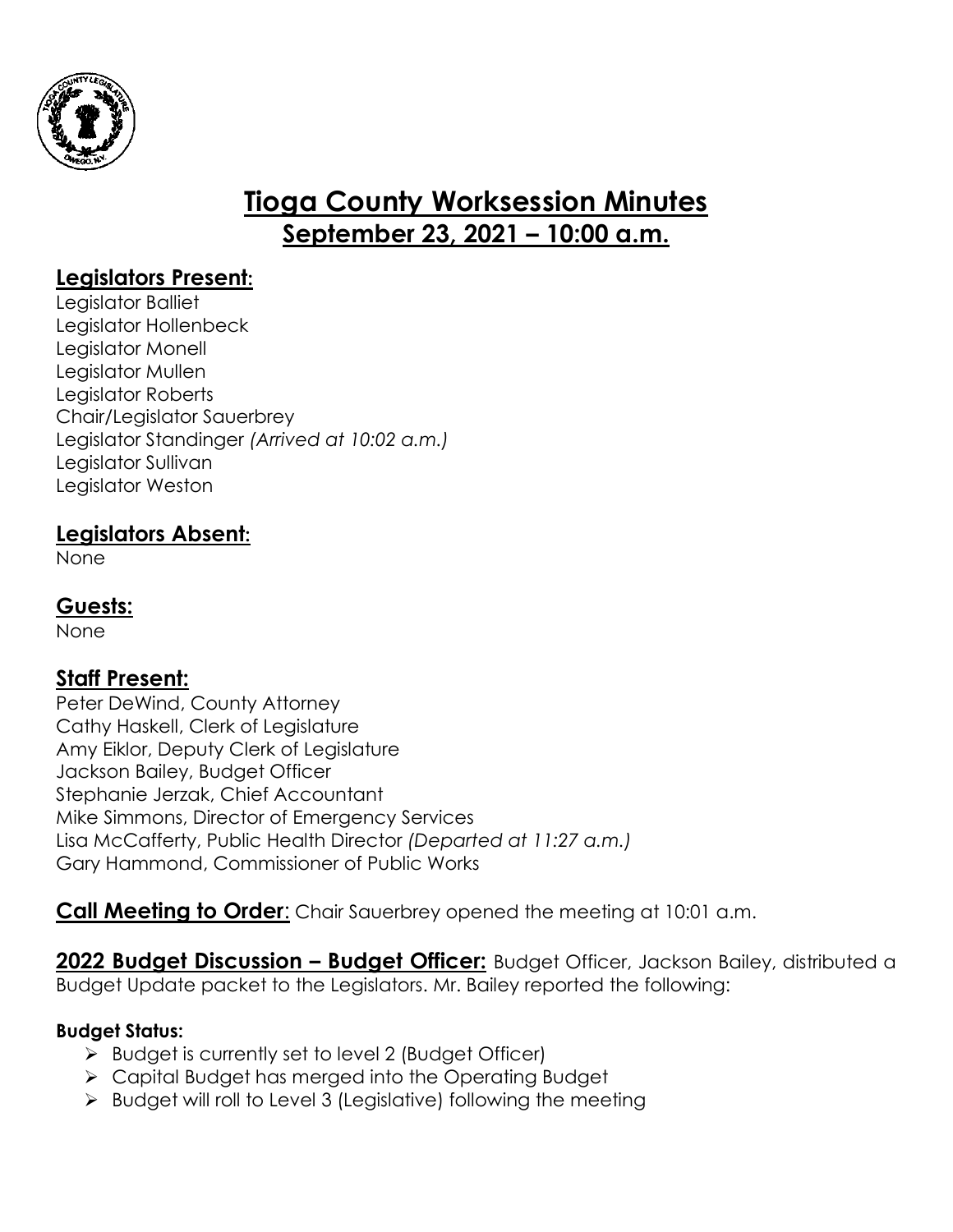## **Outside Agency Fund Requests:**

- Mr. Bailey reported all outside agency funding requests have been received and most requests reverted back to 2020 figures, before the 10% reduction from 2021
- $\geq$  Total requested outside funding is \$996,729
- $\triangleright$  Total Tioga County Library funding requests is \$74,896
- Total Historical Society funding requests is \$6,005

Mr. Bailey reported the Newark Valley Historical Society requested \$1,500, which is \$300 higher than prior year. Legislator Mullen stated if the request is granted, that opens the door for other organizations to request additional funding. Legislator Sullivan inquired about the Waverly Historical Society and if they will receive funding. Legislator Mullen reported the Waverly Historical Society was told by the Legislature that they would not receive any funding. Chair Sauerbrey stated the Legislature previously decided not to fund any additional outside agencies. The Legislature agreed to deny the Newark Valley Historical Society's request for an additional \$300 in funding for 2022.

- Local Development Corporation will have no funding from Tioga County in 2022 as the 3-year contract has expired
- Tioga County Agriculture Society requested \$6,350, which is \$706 less than previous year request and budget
- Cornell Cooperative Extension requested \$288,027, an increase of \$20,000. The Legislature agreed to a one-time funding request in the amount of \$20,000 for 2022 for an Agricultural Specialist Position.

## **2022 Projected Salary:**

- Recommendation for full-time employees is a 4.5% increase in salaries for 2022
- Total projected salaries for Non-Union employees, CSEA employees, Corrections, Law Enforcement, and Elected officials is \$18,605,681
- A \$500 lump sum payment is recommended for all Full-Time, Non-Union employees. The estimated number of eligible employees to receive the lump sum payment is 102, for a total of \$51,000
- If the 4.5% increase is approved, projected salary total for Part-Time employees in 2022 is \$888,250
- $\triangleright$  Salary increase projected total for all employees is \$890,451

Legislator Mullen stated the 4.5% increase is making up for prior year, when there was no increase in salaries.

## **Legislative Salaries:**

- Current salary for 8 Legislators is \$11,341, with the Chair of the Legislature salary at \$36,675
- With the proposed 4.5%, increase for 2022, salary for Legislators would increase to \$11,851, with the Chair of the Legislature salary at \$38,325

Legislator Mullen stated he is fine with Legislators receiving a 4.5% increase, but he feels the Chair of the Legislature position has taken on a heavier workload in the past few years. He believes the position of Chair is underpaid as they have far more duties than the rest of the Legislators. Legislator Mullen stated the current Chair of the Legislature is in the office Monday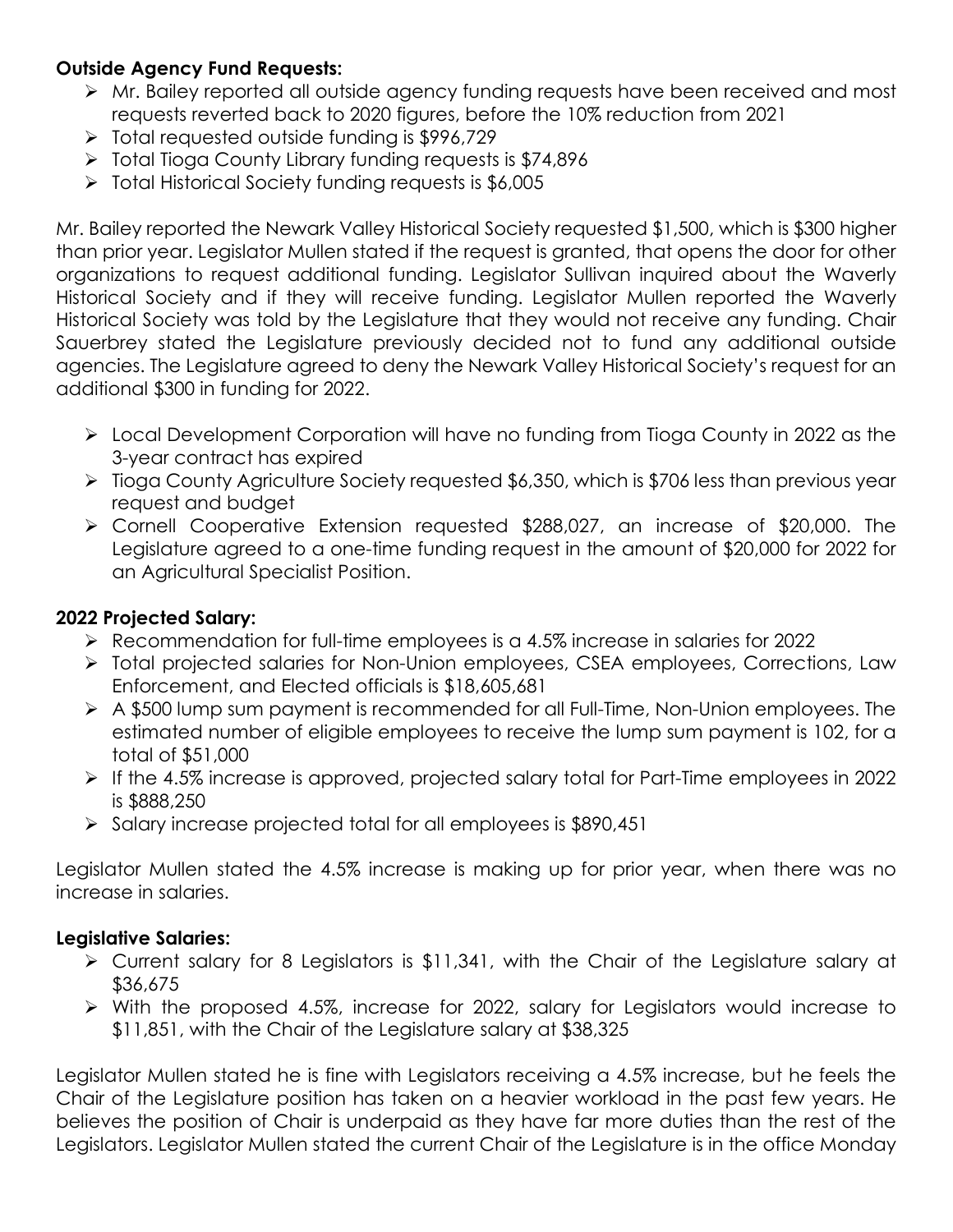through Friday and is always "on call". He suggested the Chair's salary be increased to \$50,000.

Legislator Mullen made a motion to increase the salary of the Chair of the Legislature to \$50,000. Legislator Sullivan stated she would support an increase in salary for the Chair if the job description was clearly defined. Chair Sauerbrey mentioned, in the future, Tioga County will need a County Manager or Administrator to conduct the day-to-day business of the County. Chair Sauerbrey suggested factoring that position in when making a decision to increase the salary of the Chair. She estimates the salary of a County Manager to be about \$100,000.

Legislator Weston stated he would like the Legislature to take into account the amount of time each Legislator spends going to meetings before making a decision on salaries. He doesn't believe a Legislator that works 15 hours per month should make the same as a Legislator that works 30 hours per month.

Legislator Monell asked Mr. Bailey if the Legislature could increase salaries after today's meeting. Mr. Bailey replied no, salary increases cannot be made after today.

Legislator Roberts asked how the Legislature could move forward with the increase without a clear job description. Legislator Sullivan proposed approving the increase now due to the strict deadline and constructing the job description later. Legislator Monell stated funds can be taken out of the budget later, but they cannot be added in after today. He suggested adding a stipulation that a clear job description must be presented or there will be no increase. Legislator Mullen agreed with the suggestion.

Legislator Mullen motioned to amend his previous motion to now state that the Chair of the Legislature's salary should be increased to \$50,000 if a clear job description is provided.

Legislator Monell is the Chair of the Finance, Legal & Safety Committee and he will work with Legislator Sullivan on the expectations and job description for the Chair of the Legislature position. The description and expectations will be presented to the Legislature at a later date. Legislator Roberts asked that a supermajority vote be conducted at that time. Chair Sauerbrey will not vote. The Legislature agreed to conduct a supermajority vote on the matter at a future Legislative Worksession.

Legislator Monell asked for a vote on increasing the salary of the Chair to \$50,000, provided a job description is submitted. On straw poll vote, Legislators Balliet, Hollenbeck, Monell, Mullen, Roberts, Sauerbrey, Standinger, and Sullivan were in favor while Legislator Weston was not.

Mr. Bailey stated he will move forward with the 4.5% increase for the eight other Legislators if there are no objections. There were none.

#### **Fringe Benefit Estimate:**

- **Personnel does not anticipate an increase in health insurance**
- $\triangleright$  Personnel has found potential savings on disability insurance
- $\triangleright$  Total estimated fringe for 2022 is \$15,159,581.77, which is \$313,498.25 higher than 2021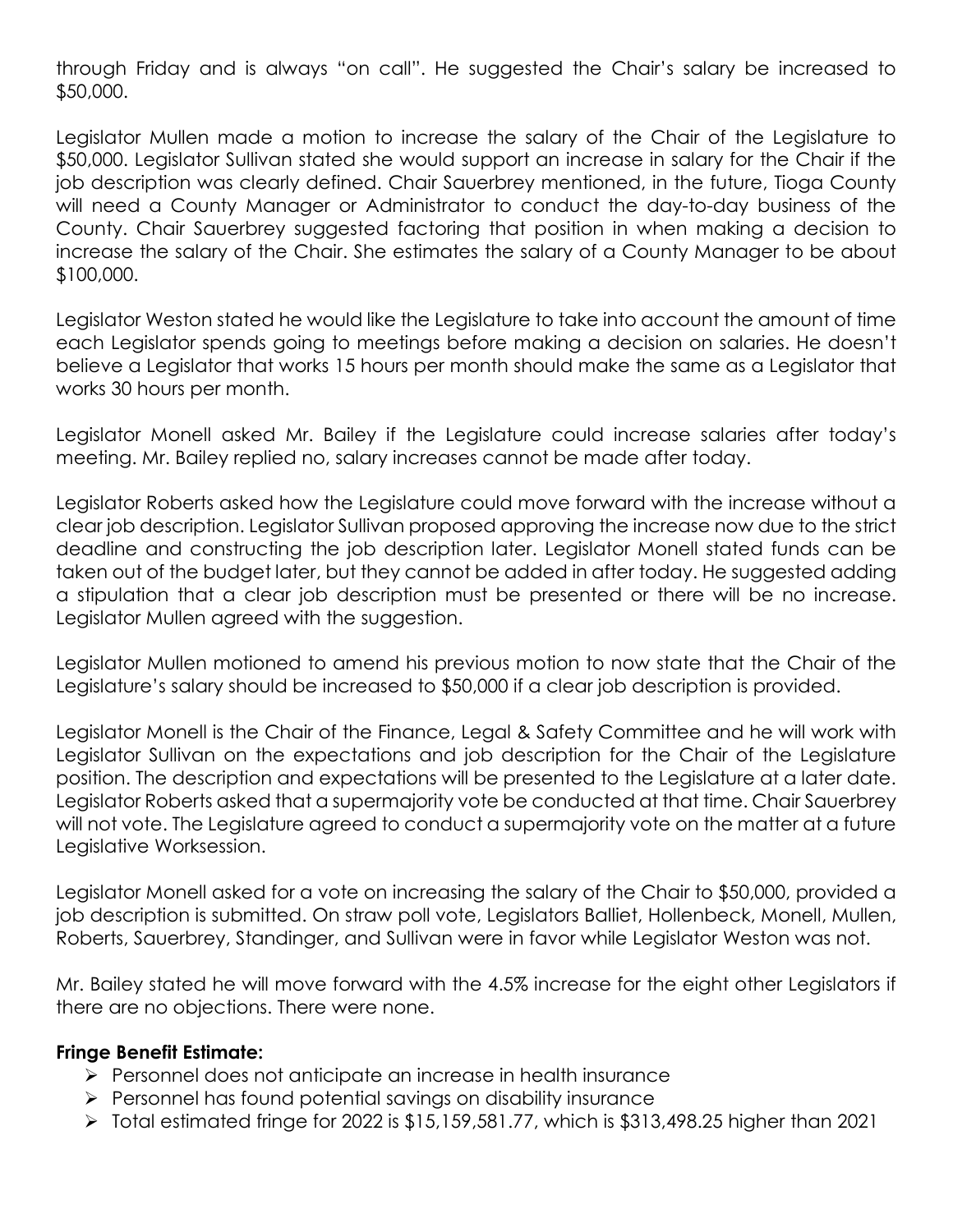At the October 7, 2021 Legislative Worksession, Mr. Bailey will present the following:

- $\triangleright$  Update on salary, fringe, and sales tax
- $\triangleright$  How the American Rescue Plan Act (ARPA) funds may impact the 2022 Budget
- $\triangleright$  Tentative Budget totals for all funds
- $\blacktriangleright$  Legislative Revisions

**American Rescue Plan Act Funding Discussion:** Chair Sauerbrey distributed a folder to each Legislator containing reference documents related to the American Rescue Plan Act (ARPA). Chair Sauerbrey distributed a Tentative List of Projects that she and Mr. Bailey constructed with Department Head input and agency requests. Tioga County will receive just over \$9.3 million in total and has received \$4.7 million so far. Chair Sauerbrey presented the following tentative projects and estimated cost:

| $\triangleright$ Upgrade Servers for Card Swiping System | \$300,000   |
|----------------------------------------------------------|-------------|
| $\triangleright$ EMO/Ambulance Study                     | 80,000      |
| $\triangleright$ Cybersecurity/Phone Upgrade             | 10,000      |
| $\triangleright$ Communications Towers for Radio Project | \$4,000,000 |

Chair Sauerbrey reported Tioga County is in need of communications towers and intends on constructing four of them. The cost of the towers is estimated to be \$1 million each. The total cost of the project is around \$12 million and Tioga County is hoping for a grant to cover a majority of the remaining cost.

|  | $\triangleright$ Truck Wash | \$800,000 |  |
|--|-----------------------------|-----------|--|
|--|-----------------------------|-----------|--|

Chair Sauerbrey stated the Department of Environmental Conservation (DEC) could potentially fine Tioga County if a truck wash is not built.

| $\triangleright$ HVAC Upgrade – Court Annex            | \$150,000 |
|--------------------------------------------------------|-----------|
| $\triangleright$ Fund Land Bank for Affordable Housing | \$500,000 |

> Public Safety Building Chiller Replacement \$ 350,000

Commissioner of Public Works, Gary Hammond, reported the issues with the chiller are becoming larger and more expensive.

▶ Countywide Code Enforcement Department \$ 300,000

Chair Sauerbrey reported the idea is to hire four employees to create a Code Enforcement Department within Tioga County to serve towns and villages. Chair Sauerbrey stated she does not support this and a few towns have indicated they would not support this either. She asked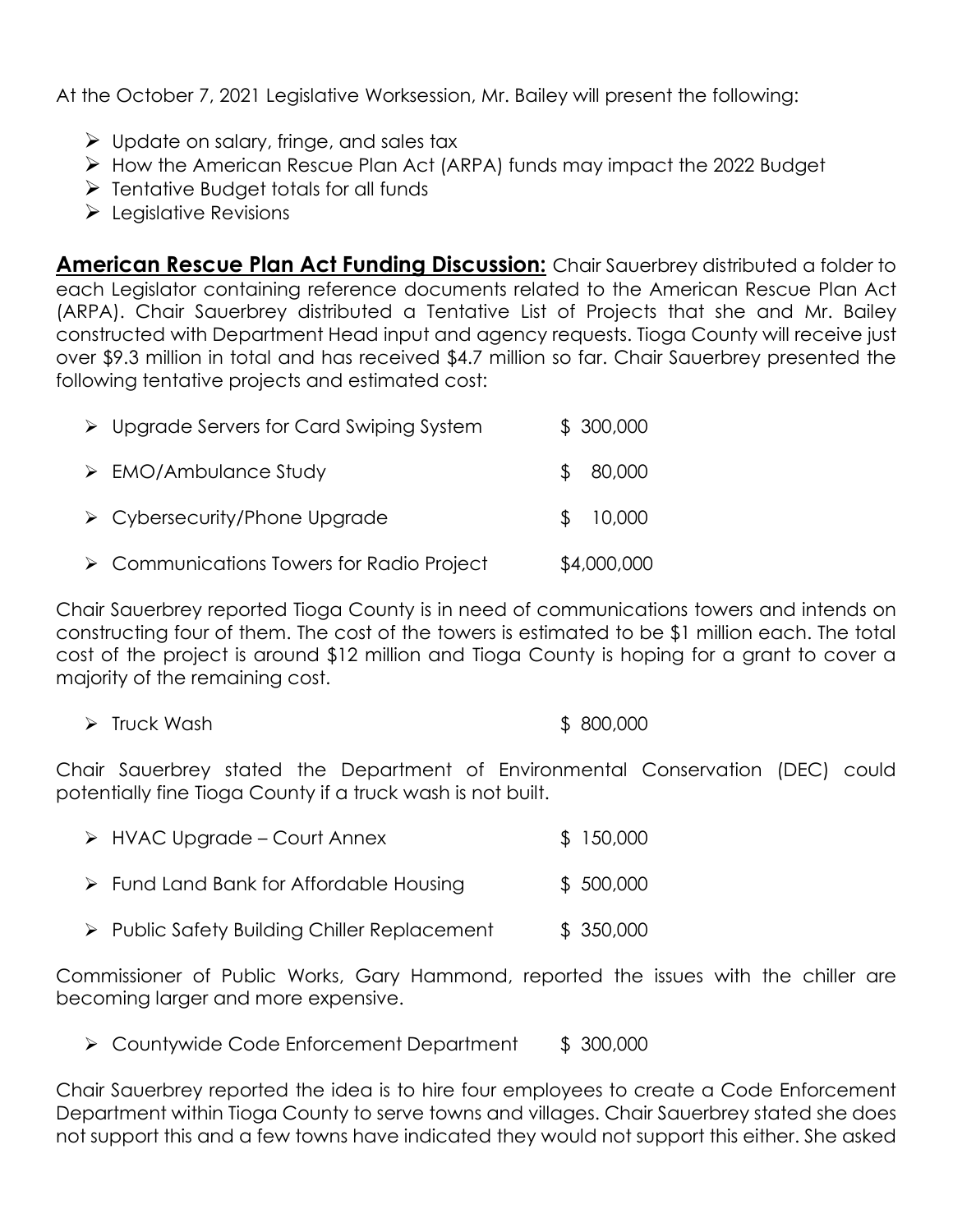her fellow Legislators if they supported the idea. There was no support and the Legislators agreed to take Countywide Code Enforcement off the project list.

 $\triangleright$  Racker Center – Emergency Response Center  $\uparrow$  400,000

Chair Sauerbrey reported non-profit organizations Racker Center, Catholic Charities, Tioga County Rural Ministry, & Tioga United Way are constructing a shared space known as the Neighborhood Depot. The site is to be constructed at the current Rural Ministry site near North Avenue, above the flood plain. Chair Sauerbrey stated there is already some anticipated funding for this project available through the Downtown Revitalization Initiative (DRI). She reported the property is currently off the tax rolls. She explained that the organizations would be housed together in a central location for easier access to services. Chair Sauerbrey stated the center is for the benefit of County residents, particularly those in crisis or in need of help.

▶ Upgrades to HHS & 56 Main Street Security \$ 300,000 ▶ Mapping & Imaging \$ 200,000

Chair Sauerbrey stated every couple of years, imaging is necessary to map and survey the geography of Tioga County.

#### *Discussion on the Tentative Project List:*

Mr. Bailey reported the funds cannot be used to purchase certain equipment. The tentative project list has been reviewed by Mr. Bailey and Bonadio Group to verify the projects fit into an eligible use category. Projects, such as HVAC upgrades, is considered infrastructure improvements, an eligible use.

Legislator Roberts asked for more information on the request from Racker Center. He expressed concern about funding an outside agency project. Chair Sauerbrey responded that the project fits into an eligible use category. Legislator Roberts stated he would prefer to use the money on Tioga County projects. Legislator Sullivan agreed with Legislator Roberts that the focus should be on Tioga County directly. She would like more information on the mapping & imagining request and will discuss it further with the IT Department.

Legislator Monell reported the list was constructed because a report has to be submitted by October 31, 2021 to the Treasury. He stated changes can be made after October 31. The only money specifically earmarked is the consulting fee for Bonadio. Mr. Bailey reported after the October report is submitted, Tioga County needs to construct a more concrete plan by July 2022.

Legislator Balliet inquired if anything can be added to the list at this point. Chair Sauerbrey responded yes, things may be added. Legislator Balliet reported Board of Elections is in need of more space. Also, the records storage space is less than ideal. He suggested using ARPA funds to conduct a study to determine what the best options are for space. Legislator Balliet stated there may be room beyond the A-Frame, but records need to be in an area that is climate controlled. He recommended contacting the State to see who can complete a study on behalf of Tioga County.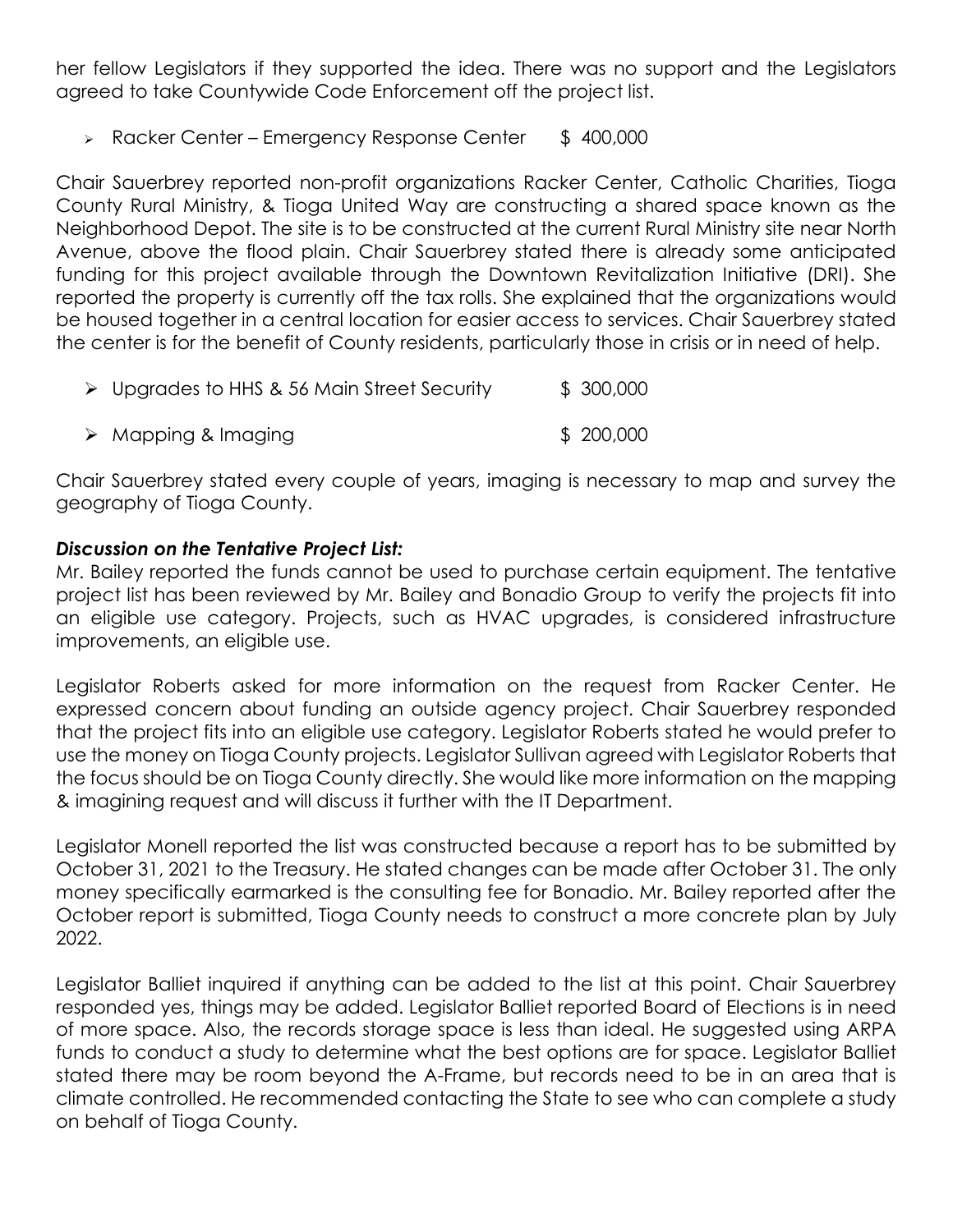Legislator Mullen said Board of Elections has issues with space, particularly equipment storage. He is in favor of looking into a study on document storage. Legislator Roberts stated there is now an extra \$300,000 to be used after Countywide Code Enforcement was removed from the project list. He would like to think about potential infrastructure projects and will consult with Commissioner of Public Works, Gary Hammond, on ideas.

#### *Eligible Federal Funds:*

Chair Sauerbrey reported the next set of tentative projects is directly related to the negative impacts of COVID-19:

| \$100,000<br>$\triangleright$ Tourism, Travel & Hospitality |
|-------------------------------------------------------------|
|-------------------------------------------------------------|

▶ Broadband Project – Nichols \$750,000

Chair Sauerbrey emphasized the need and importance of broadband access throughout Tioga County. She reported there are areas of the County that have no broadband access.

 $\triangleright$  Transitional Housing – Apalachin Project  $\uparrow$  \$ 250,000

Chair Sauerbrey stated there is a transitional housing project in Apalachin for women and children already in the works through Catholic Charities. The ARPA funds would be a one-time payment to get the housing up and running.

Men's Transitional Housing/Veterans \$ 250,000

Chair Sauerbrey reported Tioga County does not have a shelter for men, only the Open Door Mission, which has strict rules. Legislator Balliet stated he would like to see transitional housing for Veterans. Legislator Mullen agreed wholeheartedly with Legislator Balliet. He explained Veterans transitioning from military to civilian life often find it difficult to seek help and support.

| $\triangleright$ A New Hope Center Shelter | \$100,000 |
|--------------------------------------------|-----------|
|                                            |           |

▶ Veterans Suicide Prevention \$ 50,000

Chair Sauerbrey emphasized the need for increased Veteran services in Tioga County. Veterans Service Director, Mike Middaugh, has been trying to raise funds for suicide prevention awareness. With the increasing rate of Veteran suicide, Chair Sauerbrey asked for a minimum of \$50,000. Legislator Mullen commended Mr. Middaugh's work and support through the Veterans Service Agency. He is in full support of funding a suicide awareness prevention program. Legislator Roberts stated he doesn't think \$50,000 is enough for Veterans Services as military personnel have put their lives on the line. Legislator Roberts would like more funding for Veterans and less funding for charitable organizations. Legislator Sullivan and Legislator Mullen stated they were in agreement with Legislator Roberts.

- ▶ Tioga County Suicide Prevention Coalition \$ 50,000
- $\triangleright$  Tioga ASAP CASA Trinity  $\uparrow$  50,000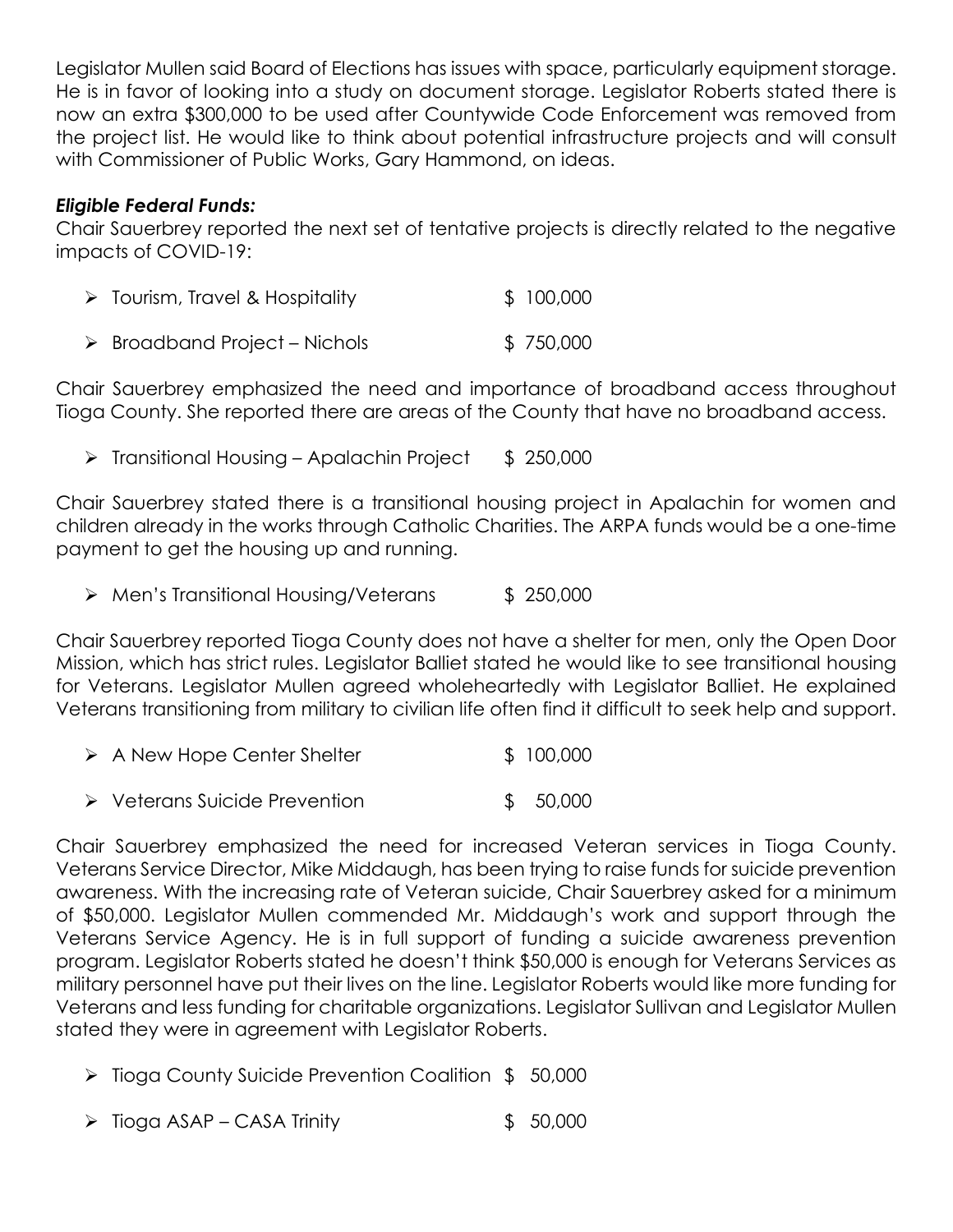| $\triangleright$ Fiscal Fund Administrator | \$17,119 |
|--------------------------------------------|----------|
| $\triangleright$ Bonadio Consultant        | \$9,500  |

Legislator Roberts asked what happens when these organizations receive, and spend, the funds. Chair Sauerbrey responded that it will be made clear that the payment is a one-time only gift. Legislator Roberts expressed concern that the organizations will perceive the gift and expect future funding. Chair Sauerbrey reported once the organization receives the funds, Tioga County is out of the equation and it is up to the organization to submit reports to the Federal Government.

Legislator Sullivan voiced concern about funding organizations now and the possibility they may come back in five years asking for more funds. Chair Sauerbrey replied that it will be very clear no additional funds will come in the future.

#### *Discussion on Use of Funds:*

Chair Sauerbrey reported another eligible use for ARPA funds is premium pay for essential employees that worked throughout the pandemic. However, the issue becomes who gets the premium pay. Public Health, Mental Hygiene, Sheriff's Department, and other departments all worked throughout the pandemic.

Legislator Mullen stated employees value their pay and their time. He suggested giving employees a day off instead. Chair Sauerbrey responded Public Health is back to working seven days per week so it would be almost impossible for them to be able to take time off. She asked her fellow Legislators to think about ideas on how to recognize essential employees.

Legislator Monell stated if there are additional ideas for the use of funds, send the ideas to him. Chair Sauerbrey reported the ARPA funds will be discussed at the October 7, 2021 Legislative Worksession so the Legislators have time to review the tentative list. She will send the Legislators the request letters and documents. By the October 21, 2021 Legislative Worksession, Chair Sauerbrey hopes to have a more concrete plan to submit to the Treasury by the October 31, 2021 deadline. She thanked the Legislators for their patience during this long, complicated process.

**Approval of Worksession Minutes:** On motion of Legislator Roberts, seconded by Legislator Mullen and unanimously carried, the September 9, 2021 Legislative Worksession minutes were approved.

Action Items: Currently, there are no action items.

# **Other**:

 *Board of Elections Driver Discussion:* Legislator Balliet reported Board of Elections typically uses Tioga County Public Works employees to move their election equipment. Public Works no longer wishes to do so as it takes away from the job duties of DPW employees. Possible solutions include hiring someone part-time or finding an outside company. Board of Elections will need a solution soon as they will have to add the expense to their 2022 budget.